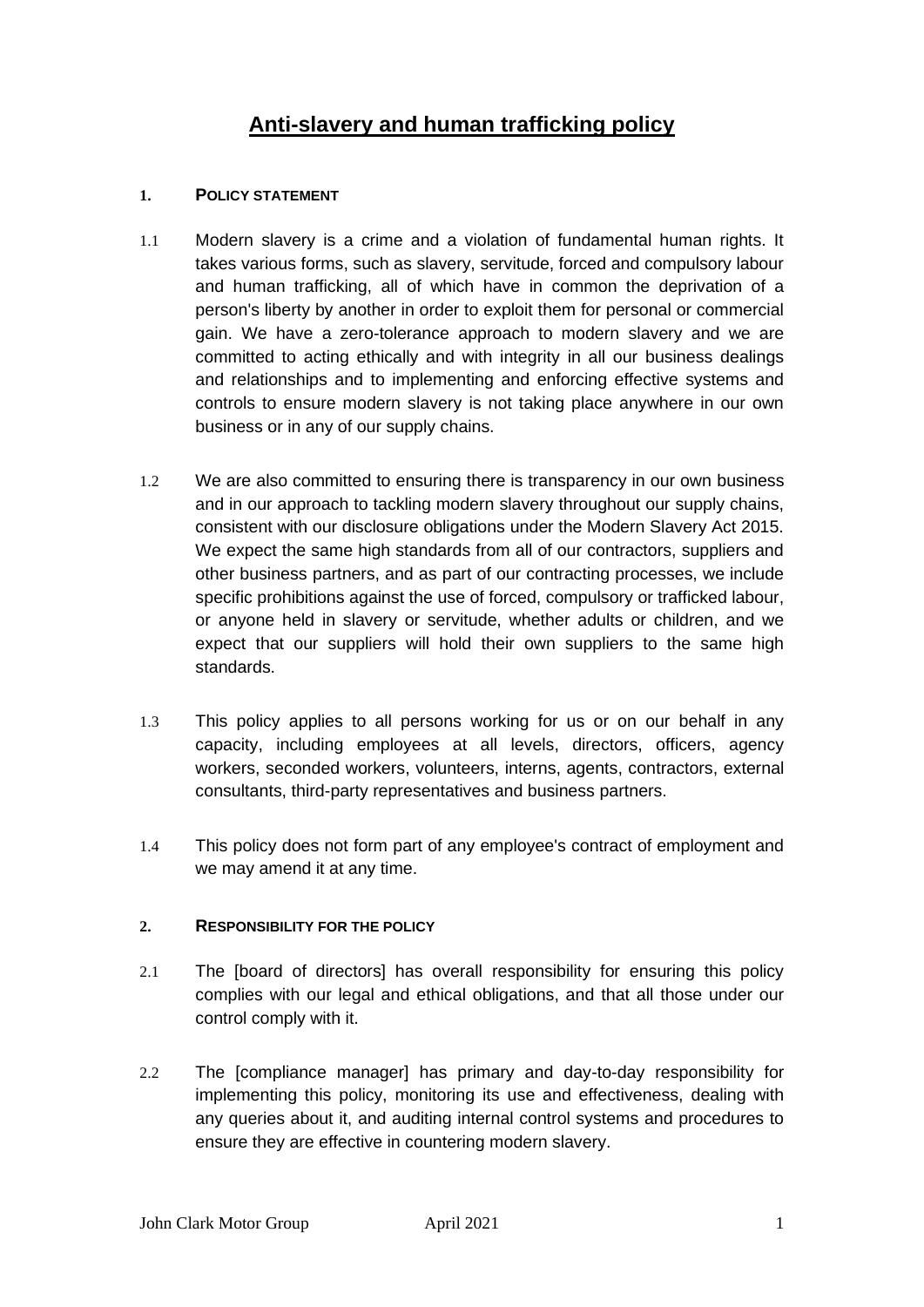- 2.3 Management at all levels are responsible for ensuring those reporting to them understand and comply with this policy and are given adequate and regular training on it and the issue of modern slavery in supply chains.
- 2.4 You are invited to comment on this policy and suggest ways in which it might be improved. Comments, suggestions and queries are encouraged and should be addressed to the compliance manager.

### **3. COMPLIANCE WITH THE POLICY**

- 3.1 You must ensure that you read, understand and comply with this policy.
- 3.2 The prevention, detection and reporting of modern slavery in any part of our business or supply chains is the responsibility of all those working for us or under our control. You are required to avoid any activity that might lead to, or suggest, a breach of this policy.
- 3.3 You must notify [your manager OR the compliance manager [or the confidential helpline]] as soon as possible if you believe or suspect that a conflict with this policy has occurred, or may occur in the future.
- 3.4 You are encouraged to raise concerns about any issue or suspicion of modern slavery in any parts of our business or supply chains of any supplier tier at the earliest possible stage.
- 3.5 If you believe or suspect a breach of this policy has occurred or that it may occur you must [notify your manager or [POSITION] OR report it in accordance with our Whistleblowing Policy] as soon as possible. [You should note that where appropriate, and with the welfare and safety of local workers as a priority, we will give support and guidance to our suppliers to help them address coercive, abusive and exploitative work practices in their own business and supply chains.]
- 3.6 If you are unsure about whether a particular act, the treatment of workers more generally, or their working conditions within any tier of our supply chains constitutes any of the various forms of modern slavery, raise it with your manager or [POSITION] [or through the confidential helpline].
- 3.7 We aim to encourage openness and will support anyone who raises genuine concerns in good faith under this policy, even if they turn out to be mistaken. We are committed to ensuring no one suffers any detrimental treatment as a result of reporting in good faith their suspicion that modern slavery of whatever form is or may be taking place in any part of our own business or in